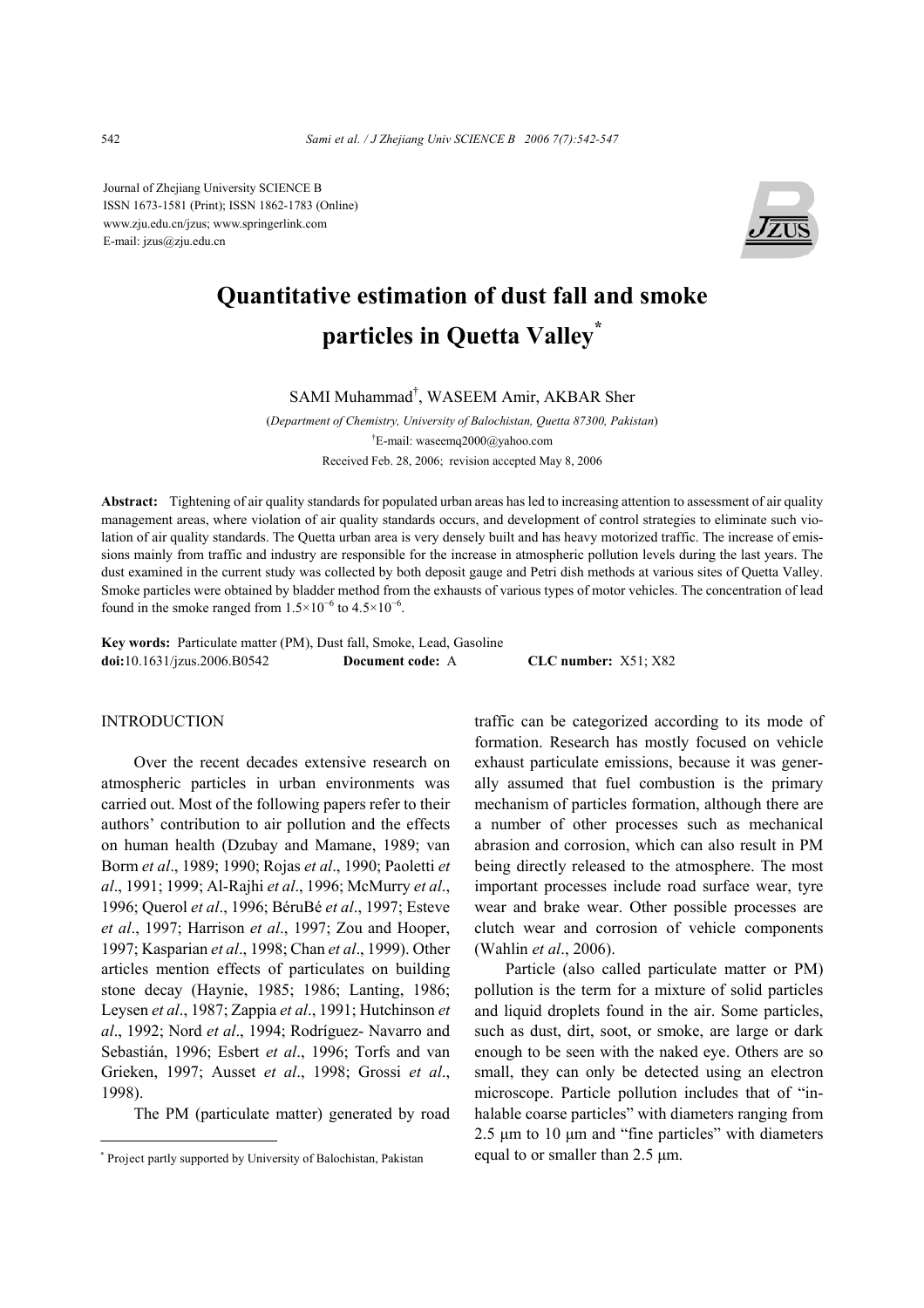These particles come in many sizes and shapes and can be made up of hundreds of different chemicals. Some particles, known as primary particles are emitted directly from a source, such as construction sites, unpaved roads, fields, smokestacks or fires. Others form in complicated reactions in the atmosphere of chemicals such as sulfur dioxides and nitrogen oxides that are emitted from power plants, industries and automobiles. These particles, known as secondary particles, make up most of the fine particle pollution in the country (United States Environment Protection Agency, http://www.epa.gov/air/particles/basic.html). The term dust fall refers to aerosols with diameter equal to or greater than 10 µm and has the capability to settle down after temporary suspension in air (Ahmad, 1975; Cadle, 1975; Espinosa *et al*., 2001). Dust fall is a typical primary air pollutant. It is a complex material, the composition of which is seldom constant with the concentration of heavy metals in it being extremely variable (Jacobs, 1960).

Bowl shaped Quetta Valley is about 1650 m above mean sea level, and is bounded by the Murdar mountain ranges with peak height of 3134 m. Chiltan (peak height 3261 m) almost parallels it by 10~16 km on the east and west of the valley, somewhat farther are the mountain ranges of Zarghoon (peak height 3519 m) and Takatoo (peak height 3401 m) enclosing the valley along the Northeast and Northwest directions (Haleem, 1991).

Quetta, the capital and largest city of Balochistan Province, has population of about 1.4 million. Increasing automobiles traffic in the city and use of agriculture land for constructing buildings have spoiled the environment of the city. The major sources of air pollutants entering the municipal district of Quetta area are old poorly maintained diesel engined local buses running between city and suburbs, two stroke petrol engine rickshaws fueled by lubricating oil, the oily exhaust smoke and benzene constitute the main hazards (Faiz *et al*., 1996). Since there is no control of exhaust gases, they emit black smoke of incomplete combustion fuel all over the city (Kalabokas *et al*., 2001). In addition to motor vehicles, industrial enterprises situated within the city, thermal power station, stone crusher plants, and brick kilns contribute substantially to the atmospheric pollution of Quetta, which has no surface water sources in the form of sea, river, stream, canal, lake (the only lake

has almost dried of due to the drought), spring, etc., and is also situated in arid zone therefore, dry weather is also a reason of air dust. Roadside burning of rubbish occurs to some extent, producing smoke obnoxious. Poisonous phosgene (carbonyl chloride) and hydrogen chloride gases from the burning of PVC plastic are added to the existing pollution.

During summer, the tendency towards stagnation (Leopold, 1947) under the influence of stable air in the centre of Quetta Valley with accumulation of primary pollutants (e.g.,  $SO<sub>2</sub>$ , NO) and secondary pollutants (e.g.,  $NO<sub>2</sub>$  and peroxyacetylnitrates, PAN) along-with aerosols which are suspended fine particles such as water droplets, dust and soot, the dangers they pose range from eye and throat irritation to global warming and under the influence of sunlight contribute to the smog.

This paper is focused on the dust fall and smoke and presents a methodology to study solid particles in urban atmospheres.

### MATERIALS AND METHODS

The dust samples were collected by gravitational dust sampling method (Warner, 1976; Hicks *et al*., 1980; Cadle *et al*., 1986) 24 h a day in the month of October, 2005. During collection of dust fall samples with the help of Petri dish and deposit gauge methods, the weather was dry. Smoke samples were obtained with the help of bladders attached to automobile exhausts. Time factor and heavy and light transport vehicles were specially considered. All plastic ware used during the experiments and for storage of reagents and standards was precleaned with 20% HCl, thoroughly rinsed with deionised water, stored in plastic bags to prevent contamination before being used.

#### **Deposit gauge method**

Deposit gauges were setup with collecting bowls and bottles at ten suitable places selected in various parts of the city. The deposit gauges were placed about 3 m above ground level to avoid interference from animals and the public. After one month the deposited materials were analyzed.

#### **Petri dish method**

Ten suitable places were selected for placing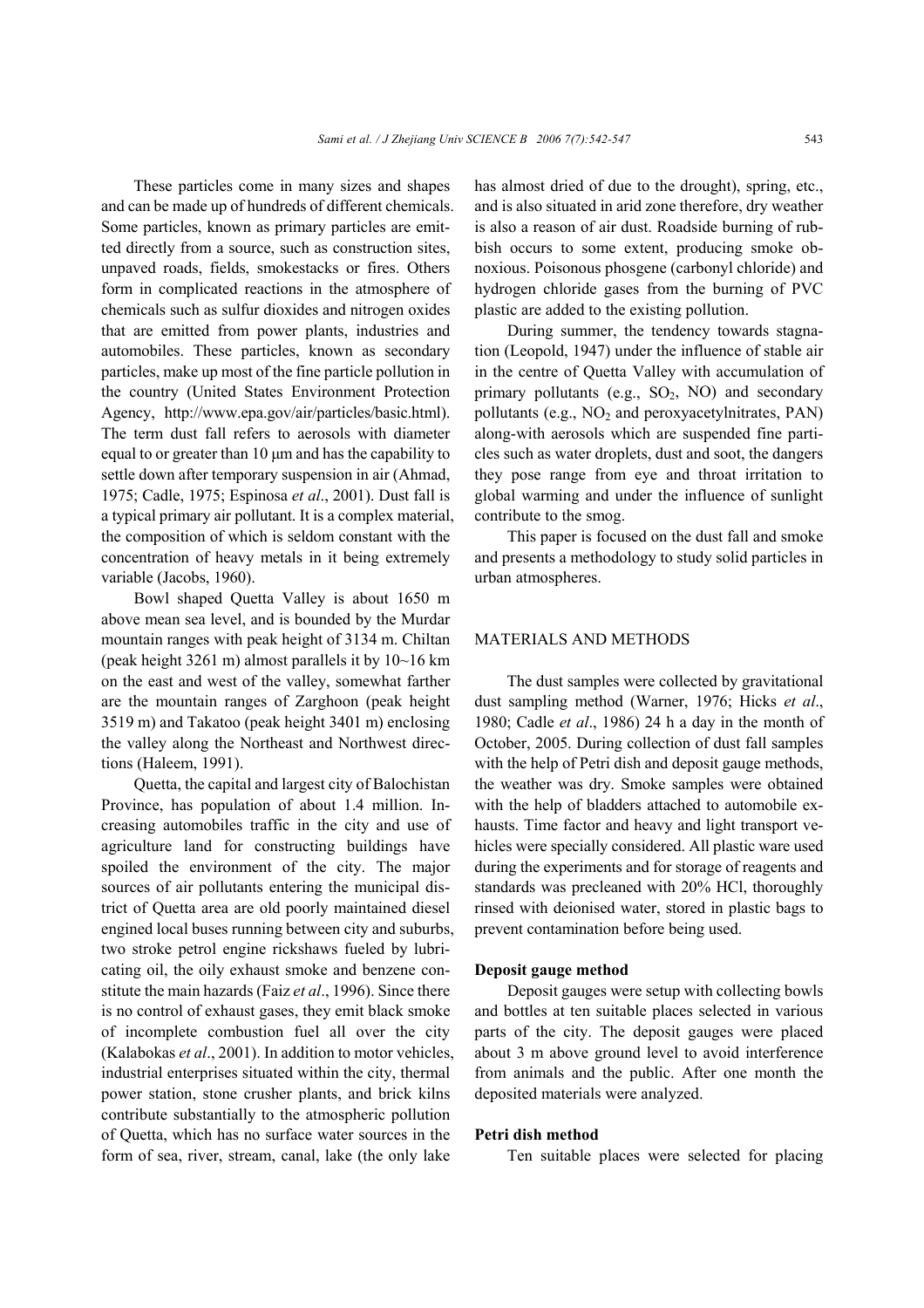Petri dishes approximately 200 m to 1500 m apart from each other within the city. The sites selected were about 3 m above ground level, to avoid the interference by animals and the public. Every 24 h, the dishes were collected in the same order in which they were placed; the contents of the dishes were weighed.

#### **Bladder method**

Smoke particles were collected by tying the bladders near the exhausts of motorcycles, rickshaws, cars, wagons and buses. The bladders were weighed before and after filling. The bladders were tightly closed for about 24 h, and then the air was released very carefully (so that no smoke particles were driven out), and then weighed. The bladders were rinsed several times with 20% nitric acid, and collected after each sample, and bladder content was assayed for lead on atomic absorption spectrometer. In this method, the weight of smoke particles released from the different vehicles per unit time as well as quantity of lead in the smoke was calculated.

The emission of smoke particles is greater especially at the intersections. Therefore, the emission of smoke particles was estimated at different intersections within the city. This was estimated by counting the number of different types of vehicles passing a crossing point per hour. It was estimated that each vehicle spent 10 s in the vicinity of a crossing point. From the above information, we were able to estimate the emission of smoke particles at different sites in the city.

#### RESULTS AND DISCUSSION

The sites selected for this study were on the main as well as on the side roads. Tables 1 and 2 show the mass of air dust collected by deposit gauge method and Petri dish method respectively at various sites of city for 30 d. These measurements were taken for comparison in the central city area at congested places and in clean and thinly populated area such as cantonment. It is evident from the table that the mass of dry deposition is fairly indicative of the emission sources of particulate material. The highest deposition levels are found on locations where smoke and automobile exhaust emissions are present in higher amounts and where automobiles traffic is held up for long period of time. The main road crossings (b, e, j) (see city map, Fig.1) in the city centre where the buildings are large, the wind velocity is low which results in comparatively high depositions of particulate materials.

|        |  |  | Table 1 Mass of air dust collected by deposit gauge |  |  |
|--------|--|--|-----------------------------------------------------|--|--|
| method |  |  |                                                     |  |  |

| Observation station<br>(marked on map) | Average mass of PM<br>(g/24 h) | <i>RSD</i> |
|----------------------------------------|--------------------------------|------------|
|                                        | 0.29                           | 2.9        |
| d                                      | 0.37                           | 4.3        |
| e                                      | 0.39                           | 2.5        |
| h                                      | 0.41                           | 1.5        |
|                                        | 0.40                           | 3.8        |

| Table 2 Mass of air dust collected by Petri dish method |
|---------------------------------------------------------|
|---------------------------------------------------------|

| Observation station<br>(marked on map) | Average mass of PM<br>(g/24 h) | <b>RSD</b> |
|----------------------------------------|--------------------------------|------------|
| a                                      | 0.25                           | 1.7        |
| b                                      | 0.39                           | 2.1        |
| $\mathbf c$                            | 0.22                           | 1.5        |
| d                                      | 0.31                           | 1.1        |
| e                                      | 0.32                           | 1.8        |
| f                                      | 0.31                           | 2.4        |
| g                                      | 0.20                           | 1.8        |
| h                                      | 0.26                           | 1.4        |
| i                                      | 0.25                           | 1.3        |
|                                        | 0.31                           | 2.1        |

The probable contribution of particulate matter at Quetta City came mainly from stone crusher plants, brick kilns, solid waste disposals and their incinerations, fuel combustion, industrial effluents, soil dusts due to strong ground turbulence due to wind, poor sanitation and locomotive exhausts, especially smoke due to poor maintenance of vehicles. In addition to all these emission sources, dry weather conditions lead to heavy accumulation of pollutants in the atmosphere, especially when the only mechanism for removing pollutants is dry deposition by turbulent diffusion and gravitational sedimentation, as it seldom rains in the city in the major part of the year. From last few years during summer, the dust storms are raised from the desert (Dasht-e-Lut, Iran) and dust clouds in the absence of wind cover the whole region and sprinkle dust over the valley for 3~4 d cutting off the sunlight and decreasing the visibility to the extent where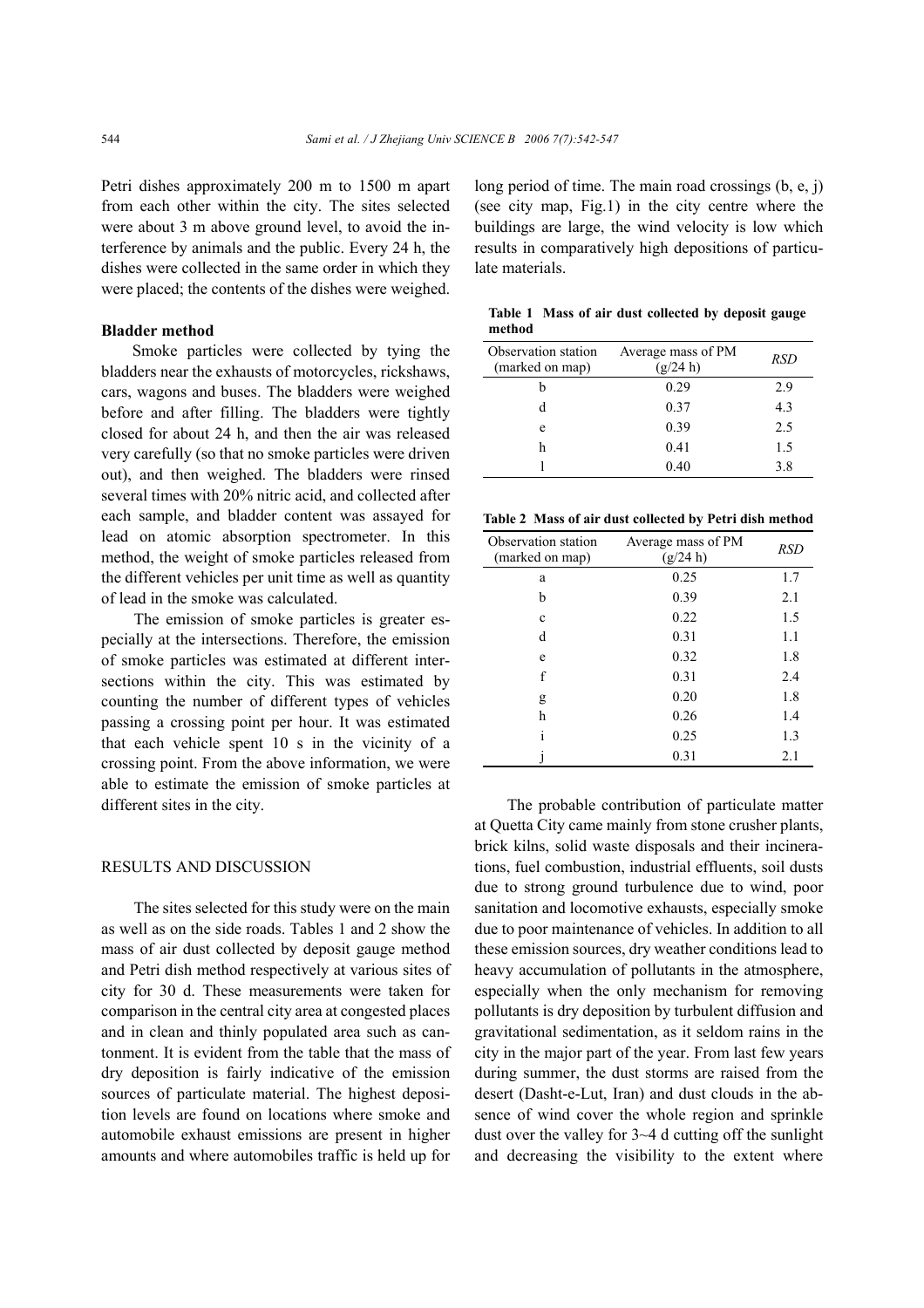

Fig.1 Map of Quetta City showing the sampling locations

the air traffic ceases. This sort of dust clouds is caused by the severe drought for the past six years.

Different smoke samples at fixed time interval from various motor vehicles were collected. The weights of smoke particles are summarized in Table 3. The total numbers of different types of vehicle, which pass different intersections per hour, are listed in Table 4.

It was reported that the average content of lead in gasoline is 0.19 g/L and estimated that  $70\%~80\%$  of the gasoline lead content is emitted to the atmosphere in automobile exhaust fumes (Rodriguez-Flores and Rodriguez-Castellon, 1982).

The quantity of lead in smoke was found high in

heavy vehicles like buses as shown in Table 5. The dangers involved after inhaling these smoke particles are obvious. The National Environment Standard Pakistan (http://www.cpp.org.pk) shows the value of lead in air to be 50 mg/m<sup>3</sup> equivalent to  $0.05 \times 10^{-6}$ .

**Table 3 Mass of smoke particles released by different vehicles** 

| Sample<br>No. | Vehicle type  | Average mass $(g/s)$<br>$(n=20)$ | RSD |
|---------------|---------------|----------------------------------|-----|
|               | Auto-cycle    | 0.02                             | 1.8 |
| 2             | Auto-rickshaw | 0.07                             | 2.5 |
| 3             | Motor car     | 0.05                             | 2.5 |
| 4             | Wagon         | 0.04                             | 3.6 |
| 5             | Bus           | 0.05                             | 29  |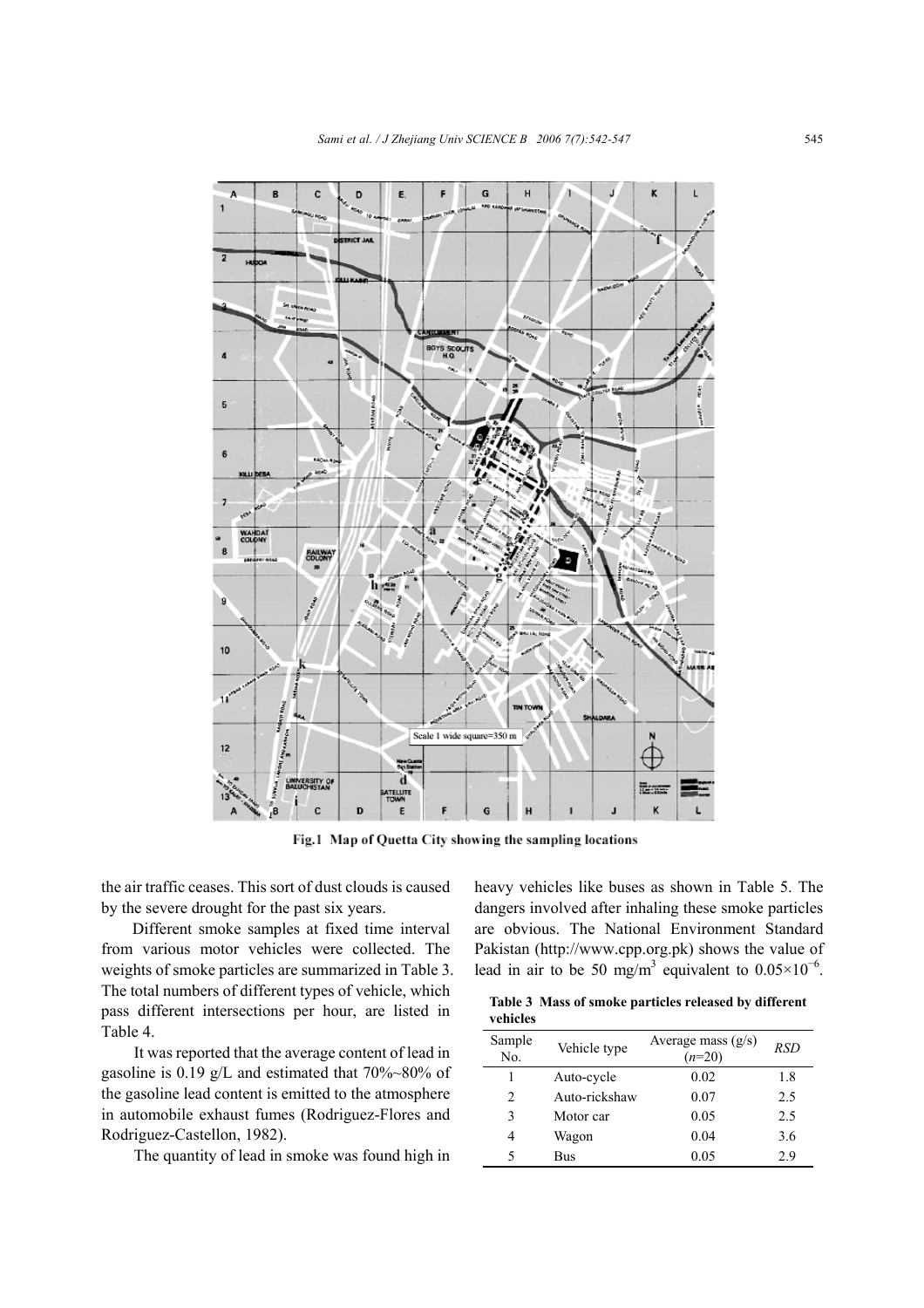| <b>Stations</b><br>(marked on map) | Average number of vehicles<br>(h) $(n=12)^{*}$ | <b>RSD</b> |
|------------------------------------|------------------------------------------------|------------|
| h                                  | 413                                            | 4.5        |
| h                                  | 373                                            | 5.1        |
|                                    | 370                                            | 3.5        |
| k                                  | 401                                            | 3.5        |
|                                    | 388                                            | 49         |

**Table 4 The number of vehicles passing different intersections per hour** 

\* Data collected for daytime only

**Table 5 Quantity of lead (Pb) in the smoke of particular vehicles** 

| Sample No. | Name of vehicles | Lead $(\times 10^{-6})$ |
|------------|------------------|-------------------------|
|            | Auto-cycle       | 1.5                     |
|            | Auto-rickshaw    | 3.0                     |
| κ          | Motor car        | 3.5                     |
|            | Wagon            | 4.0                     |
|            | Bus              | 45                      |

The gasoline in Pakistan contains lead as tetraethyl lead used as anti-knocking material, and is emitted from automobile exhausts along-with other contaminants. The atmospheric pollution due to lead has toxic effects on animals as well as on plants.

### **CONCLUSION**

The high concentration of lead in air shows that safety standards for road transport are inadequate. Stringent rules are required to implement the safety standards. The severe drought in the past decade and human activities are mainly responsible for the increased amount of particulate matter. It is suggested that appropriate measures such as wet scrubbers, electrostatic precipitators, fabric filters or mechanical collectors should be installed on the chimneys of brick kiln, crushing plants, etc. In addition, construction, repair works on road, streets should be monitored so that the rate of emission and deposition of particulates could be minimized and Quetta Valley could be protected from this potential health hazard.

#### **References**

- Ahmad, N., 1975. Air pollution survey of the Peshawar University area. *Pak. J. Sc.*, **27**:149-152.
- Al-Rajhi, M.A., Al-Shayeb, S.M., Seaward, M.R.D., Edwards, H.G.M., 1996. Particle size effect for metal pollution

analysis of atmospherically deposited dust. *Atmospheric Environment*, **30**(1):145-153. [doi:10.1016/1352-2310(95) 00164-T]

- Ausset, P., Bannery, F., DelMonte, M., Lefevre, R.A., 1998. Recording of pre-industrial atmospheric environment by ancient crusts on stone monuments. *Atmospheric Environment*, **32**(16):2859-2863. [doi:10.1016/S1352-2310 (98)00063-6]
- BéruBé, K.A., Jones, T.P., Williamson, B.J., 1997. Electron microscopy of urban airborne particulate matter. *Microscopy and Analysis*, **11**(1):11-13.
- Cadle, R.D., 1975. The Measurement of Air Born Particles. John Wiley & Sons, New York.
- Cadle, S.H., Dasch, J.M., Kopple, R.V., 1986. Winter time wet and dry deposition in northern Michigan. *Atmospheric Environment (1967)*, **20**(6):1171. [doi:10.1016/0004- 6981(86)90151-4]
- Chan, Y.C., Simpson, R.W., Mctainsh, G.H., Vowles, P.D., Cohen, D.D., Bailey, G.M., 1999. Source apportionment of PM 2.5 and PM 10 aerosols in Brisbane Australia by receptor modelling. *Atmospheric Environment*, **33**(19): 3251-3268. [doi:10.1016/S1352-2310(99)00090-4]
- Dzubay, T.G., Mamane, Y., 1989. Use of electron microscopy data in receptor models. *Atmospheric Environment (1967)*, **23**(2):467-476. [doi:10.1016/0004-6981(89)90590-8]
- Esbert, R.M., Dìaz-Pache, F., Alonso, F.J., Ordaz, J., Grossi, C.M., 1996. Solid Particles of Atmospheric Pollution Found on the Hontoria Limestone of Burgos Cathedral (Spain). Proceedings of the 8th International Congress on Deterioration and Conservation of Stone. MoK ller Druck und Verlag Gmbh, Berlin, p.393-399.
- Espinosa, A.J.F., Rodriguez, M.T., DelaRoza, F.J.B., Sanchez, J.C.J., 2001. Size distribution of metals in urban Aerosols in Seville (Spain). *Atmospheric Environment*, **35**(14): 2595-2601. [doi:10.1016/S1352-2310(00)00403-9]
- Esteve, V., Rius, J., Ochando, L.E., AmigoH, J.M., 1997. Quantitative X-ray diffraction phase analysis of coarse airborne particulate collected by cascade impactor sampling. *Atmospheric Environment*, **31**(23):3963-3967. [doi:10.1016/S1352-2310(97)00257-4]
- Faiz, A., Weaver, C.S., Walsh, M.P., 1996. Air Pollution from Motor Vehicles, 1st Ed. World Bank, Washington DC, USA, p.20433.
- Grossi, C.M., Esbert, R.M., Dìaz-Pache, F., 1998. Decay and durability of building stones in urban environments. *Materiales de Construccion*, **48**(252):5-25.
- Haleem, N.M., 1991. Pollution interactions (ozone variation) on climate of Quetta. *Sci. Tech. and Devel.*, **10**(3):15-19.
- Harrison, R.M., Smith, D.J.T., Pio, C.A., Castro, L.M., 1997. Comparative receptor modelling study of airborne particulate pollutants in Birmingham (United Kingdom), Coimbra (Portugal) and Lahore (Pakistan). *Atmospheric Environment*, **31**(20):3309-3321. [doi:10.1016/S1352- 2310(97)00152-0]
- Haynie, F.H., 1985. Size distribution of particles that may contribute to soiling of material surfaces. *Journal Air Pollution Control Association*, **35**:552-554.